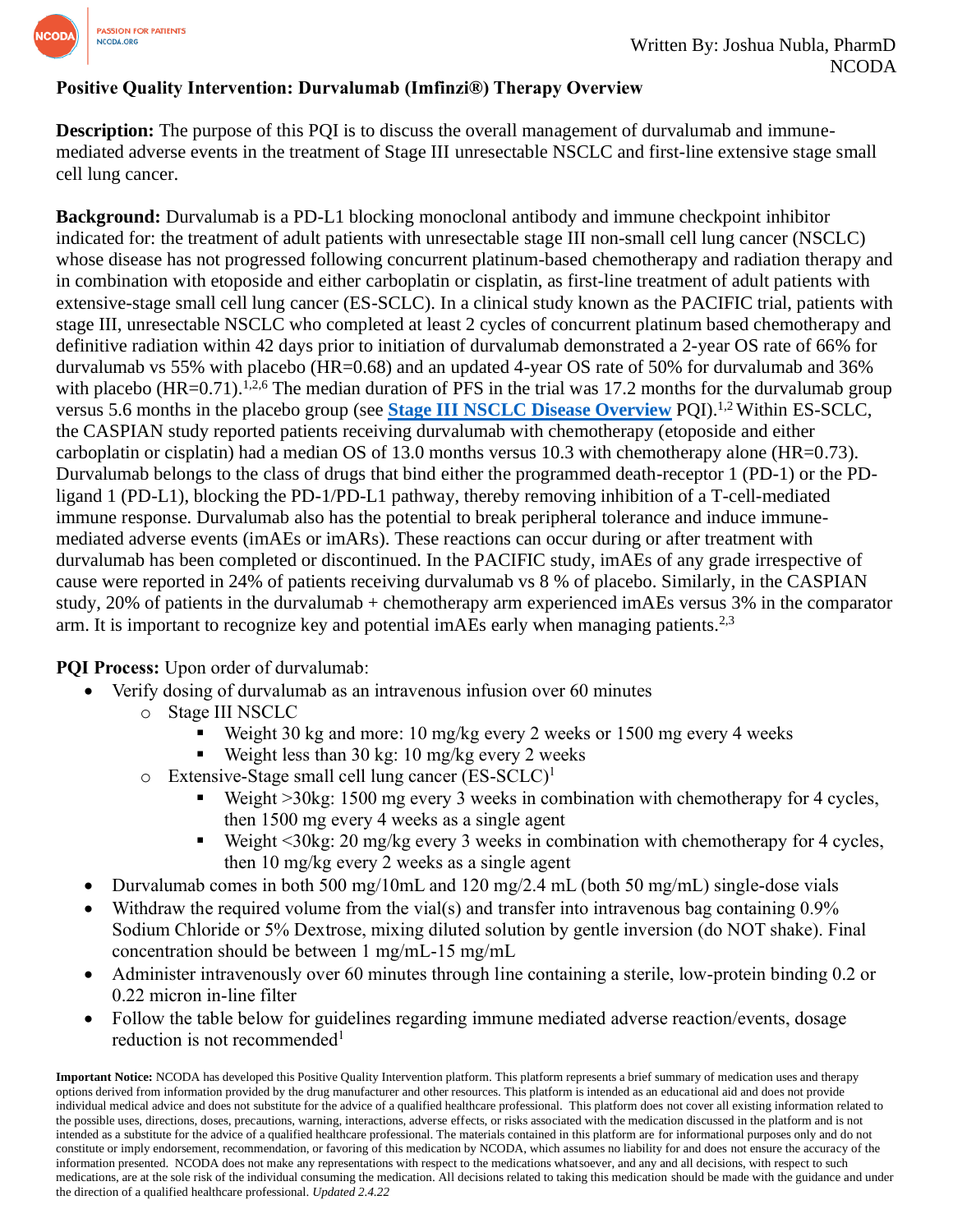

| imAE                                                   | <b>Withhold Durvalumab</b>                                                                                                                                                            | <b>Discontinue Durvalumab</b>                                                                                                                                                                                             | <b>Steroids</b>                                                                                                                                                                                  |
|--------------------------------------------------------|---------------------------------------------------------------------------------------------------------------------------------------------------------------------------------------|---------------------------------------------------------------------------------------------------------------------------------------------------------------------------------------------------------------------------|--------------------------------------------------------------------------------------------------------------------------------------------------------------------------------------------------|
| Pneumonitis                                            | Grade $2*$                                                                                                                                                                            | Grade 3 or 4                                                                                                                                                                                                              | Grade 2: Initial dose of $1-2$<br>mg/kg/day prednisone or<br>equivalent followed by a taper<br>Grade 3,4: Initial dose of $1-2$<br>mg/kg/day prednisone or<br>equivalent followed by a taper     |
| Colitis                                                | Grade 2 or 3*                                                                                                                                                                         | Grade 4                                                                                                                                                                                                                   | Grade 2, 3, 4: Initial dose of 1-<br>2mg/kg/day prednisone or<br>equivalent followed by a taper                                                                                                  |
| Hepatitis with no<br>tumor involvement<br>of the liver | ALT or $AST > 3$ and up to $8x$<br>ULN* Or total bilirubin 1.5<br>and up to 3x ULN*                                                                                                   | ALT or AST >8x ULN<br>Or<br>Total Bilirubin > 3x ULN                                                                                                                                                                      | Grade 2, 3, 4: Initial dose of 1-<br>2mg/kg/day prednisone or<br>equivalent followed by a taper                                                                                                  |
| Hepatitis with<br>tumor involvement<br>of the liver    | ALT/AST at baseline >1 and<br>up to 3x ULN and increase<br>to >5 and up to $10x$ ULN* Or<br>$ALT/AST$ at baseline >3 and<br>up to 5x ULN and increase<br>to $>8$ and up to $10x$ ULN* | ALT or AST > 10x ULN<br><b>Or</b><br>Total Bilirubin > 3x ULN                                                                                                                                                             |                                                                                                                                                                                                  |
| General Guidance                                       | Grade 3 imAE                                                                                                                                                                          | Grade 4 imAe or recurrent Grade 3<br>imAE: Discontinue if<br>complete/partial resolution does<br>not occur or unable to reduce<br>steroid dose to 10 mg or less of<br>prednisone or equivalent per day<br>within 12 weeks | For other imAE: Grade 4: Initial<br>dose of $1-2$ mg/kg/day<br>prednisone or<br>equivalent followed by a taper                                                                                   |
| Endocrinopathies                                       | Grade 3 or 4 withhold until<br>stable                                                                                                                                                 | Grade 3 or 4: permanently<br>discontinue depending on severity                                                                                                                                                            | Adrenal insufficiency<br>hypophysitis/hypopituitarism<br>Grades $2,3,4$ : Initiate $1-2$<br>mg/kg/day prednisone or<br>equivalent followed by a taper<br>and hormone replacement as<br>indicated |
| dysfunction                                            | creatinine*                                                                                                                                                                           | Nephritis with renal Grade 2 or 3 increased blood $\vert$ Grade 4 increased blood creatinine                                                                                                                              | Grade $2,3,4$ : Initial dose of $1-2$<br>mg/kg/day prednisone or<br>equivalent followed by a taper                                                                                               |
| SJS, TEN, or<br><b>DRESS</b>                           | Suspected                                                                                                                                                                             | Confirmed                                                                                                                                                                                                                 | Grade 2,3,4: Initial dose of 1-2<br>mg/kg/day prednisone or<br>equivalent followed by a taper                                                                                                    |
| Myocarditis                                            | N/A                                                                                                                                                                                   | Grade 2, 3, or 4                                                                                                                                                                                                          |                                                                                                                                                                                                  |
| Neurological<br>Toxicities                             | Grade 2*                                                                                                                                                                              | Grade 3 or 4                                                                                                                                                                                                              |                                                                                                                                                                                                  |
| <b>Infusion Related</b><br>Reaction                    | Grade 1, 2: Interrupt/slow rate<br>of infusion and consider using<br>pre-medications with<br>subsequent doses                                                                         | Grade 3 or 4                                                                                                                                                                                                              |                                                                                                                                                                                                  |

**\*** Resume durvalumab in patients with complete or partial resolution (Grade 0 or 1) after corticosteroid taper4,5

**Important Notice:** NCODA has developed this Positive Quality Intervention platform. This platform represents a brief summary of medication uses and therapy options derived from information provided by the drug manufacturer and other resources. This platform is intended as an educational aid and does not provide individual medical advice and does not substitute for the advice of a qualified healthcare professional. This platform does not cover all existing information related to the possible uses, directions, doses, precautions, warning, interactions, adverse effects, or risks associated with the medication discussed in the platform and is not intended as a substitute for the advice of a qualified healthcare professional. The materials contained in this platform are for informational purposes only and do not constitute or imply endorsement, recommendation, or favoring of this medication by NCODA, which assumes no liability for and does not ensure the accuracy of the information presented. NCODA does not make any representations with respect to the medications whatsoever, and any and all decisions, with respect to such medications, are at the sole risk of the individual consuming the medication. All decisions related to taking this medication should be made with the guidance and under the direction of a qualified healthcare professional. *Updated 2.4.22*